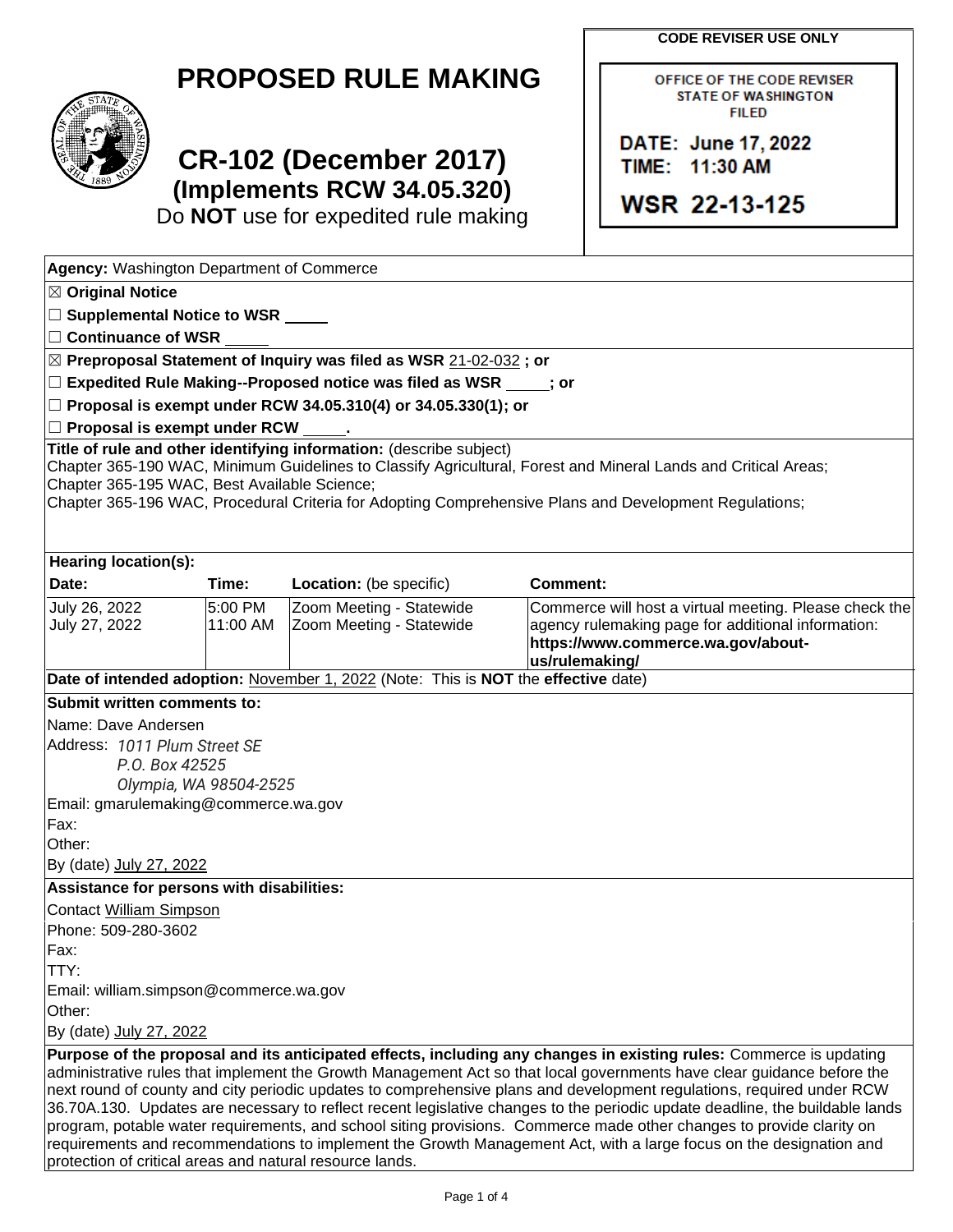| Reasons supporting proposal: The proposed rules will assist cities and counties as they implement Growth Management<br>Act requirements through local comprehensive plans and development regulations. Effective land use planning is critical to<br>sustainable economic development, conservation of natural resource lands and industries, supporting a healthy natural<br>environment, fiscally responsible infrastructure investments, and providing predictability to communities and developers. |                                                                                |                                                                                                                                                                                                                                         |                              |  |  |
|---------------------------------------------------------------------------------------------------------------------------------------------------------------------------------------------------------------------------------------------------------------------------------------------------------------------------------------------------------------------------------------------------------------------------------------------------------------------------------------------------------|--------------------------------------------------------------------------------|-----------------------------------------------------------------------------------------------------------------------------------------------------------------------------------------------------------------------------------------|------------------------------|--|--|
|                                                                                                                                                                                                                                                                                                                                                                                                                                                                                                         | Statutory authority for adoption: RCW 36.70A.050, RCW 36.70A.190               |                                                                                                                                                                                                                                         |                              |  |  |
| Statute being implemented: RCW 36.70A                                                                                                                                                                                                                                                                                                                                                                                                                                                                   |                                                                                |                                                                                                                                                                                                                                         |                              |  |  |
| Is rule necessary because of a:                                                                                                                                                                                                                                                                                                                                                                                                                                                                         |                                                                                |                                                                                                                                                                                                                                         |                              |  |  |
| Federal Law?                                                                                                                                                                                                                                                                                                                                                                                                                                                                                            |                                                                                |                                                                                                                                                                                                                                         | $\boxtimes$ No<br>⊔ Yes      |  |  |
|                                                                                                                                                                                                                                                                                                                                                                                                                                                                                                         | <b>Federal Court Decision?</b>                                                 |                                                                                                                                                                                                                                         | $\Box$ Yes<br>$\boxtimes$ No |  |  |
| <b>State Court Decision?</b>                                                                                                                                                                                                                                                                                                                                                                                                                                                                            |                                                                                |                                                                                                                                                                                                                                         | $\Box$ Yes<br>$\boxtimes$ No |  |  |
|                                                                                                                                                                                                                                                                                                                                                                                                                                                                                                         |                                                                                | If yes, CITATION: The Attorney General's office did not find any cases that created a need for mandatory revisions or found<br>our rules invalid. Commerce did, however, consider a number of cases as we drafted changes to the rules. |                              |  |  |
|                                                                                                                                                                                                                                                                                                                                                                                                                                                                                                         |                                                                                | Agency comments or recommendations, if any, as to statutory language, implementation, enforcement, and fiscal                                                                                                                           |                              |  |  |
| matters: None.                                                                                                                                                                                                                                                                                                                                                                                                                                                                                          |                                                                                |                                                                                                                                                                                                                                         |                              |  |  |
|                                                                                                                                                                                                                                                                                                                                                                                                                                                                                                         |                                                                                |                                                                                                                                                                                                                                         |                              |  |  |
|                                                                                                                                                                                                                                                                                                                                                                                                                                                                                                         |                                                                                | Name of proponent: (person or organization) Washington State Department of Commerce                                                                                                                                                     | $\Box$ Private               |  |  |
|                                                                                                                                                                                                                                                                                                                                                                                                                                                                                                         |                                                                                |                                                                                                                                                                                                                                         | $\Box$ Public                |  |  |
|                                                                                                                                                                                                                                                                                                                                                                                                                                                                                                         |                                                                                |                                                                                                                                                                                                                                         | ⊠ Governmental               |  |  |
|                                                                                                                                                                                                                                                                                                                                                                                                                                                                                                         | Name of agency personnel responsible for:                                      |                                                                                                                                                                                                                                         |                              |  |  |
|                                                                                                                                                                                                                                                                                                                                                                                                                                                                                                         | Name                                                                           | <b>Office Location</b>                                                                                                                                                                                                                  | Phone                        |  |  |
|                                                                                                                                                                                                                                                                                                                                                                                                                                                                                                         |                                                                                | 10 N. Post Street                                                                                                                                                                                                                       |                              |  |  |
| Drafting:                                                                                                                                                                                                                                                                                                                                                                                                                                                                                               | Dave Andersen                                                                  | Suite 445                                                                                                                                                                                                                               | 509-434-4491                 |  |  |
|                                                                                                                                                                                                                                                                                                                                                                                                                                                                                                         |                                                                                | Spokane, WA 99201                                                                                                                                                                                                                       |                              |  |  |
|                                                                                                                                                                                                                                                                                                                                                                                                                                                                                                         |                                                                                | 1011 Plum Street SE                                                                                                                                                                                                                     |                              |  |  |
| Implementation:                                                                                                                                                                                                                                                                                                                                                                                                                                                                                         | Department of Commerce                                                         | P.O. Box 42525                                                                                                                                                                                                                          | 509-434-4491                 |  |  |
|                                                                                                                                                                                                                                                                                                                                                                                                                                                                                                         |                                                                                | Olympia, WA 98504-2525                                                                                                                                                                                                                  |                              |  |  |
| Enforcement:                                                                                                                                                                                                                                                                                                                                                                                                                                                                                            | <b>Environmental and Land Use</b>                                              | 1111 Israel Road SW, Suite 301                                                                                                                                                                                                          | 360-664-9160                 |  |  |
| <b>Hearings Office</b>                                                                                                                                                                                                                                                                                                                                                                                                                                                                                  |                                                                                | Tumwater, WA 98501                                                                                                                                                                                                                      | $\Box$ Yes                   |  |  |
| If yes, insert statement here:                                                                                                                                                                                                                                                                                                                                                                                                                                                                          |                                                                                | Is a school district fiscal impact statement required under RCW 28A.305.135?                                                                                                                                                            | $\boxtimes$ No               |  |  |
|                                                                                                                                                                                                                                                                                                                                                                                                                                                                                                         |                                                                                |                                                                                                                                                                                                                                         |                              |  |  |
| The public may obtain a copy of the school district fiscal impact statement by contacting:<br>Name:                                                                                                                                                                                                                                                                                                                                                                                                     |                                                                                |                                                                                                                                                                                                                                         |                              |  |  |
| Address:                                                                                                                                                                                                                                                                                                                                                                                                                                                                                                |                                                                                |                                                                                                                                                                                                                                         |                              |  |  |
| Phone:                                                                                                                                                                                                                                                                                                                                                                                                                                                                                                  |                                                                                |                                                                                                                                                                                                                                         |                              |  |  |
| Fax:                                                                                                                                                                                                                                                                                                                                                                                                                                                                                                    |                                                                                |                                                                                                                                                                                                                                         |                              |  |  |
| TTY:                                                                                                                                                                                                                                                                                                                                                                                                                                                                                                    |                                                                                |                                                                                                                                                                                                                                         |                              |  |  |
| Email:                                                                                                                                                                                                                                                                                                                                                                                                                                                                                                  |                                                                                |                                                                                                                                                                                                                                         |                              |  |  |
| Other:                                                                                                                                                                                                                                                                                                                                                                                                                                                                                                  |                                                                                |                                                                                                                                                                                                                                         |                              |  |  |
|                                                                                                                                                                                                                                                                                                                                                                                                                                                                                                         | Is a cost-benefit analysis required under RCW 34.05.328?                       |                                                                                                                                                                                                                                         |                              |  |  |
|                                                                                                                                                                                                                                                                                                                                                                                                                                                                                                         | $\Box$ Yes: A preliminary cost-benefit analysis may be obtained by contacting: |                                                                                                                                                                                                                                         |                              |  |  |
| Name:                                                                                                                                                                                                                                                                                                                                                                                                                                                                                                   |                                                                                |                                                                                                                                                                                                                                         |                              |  |  |
| Address:                                                                                                                                                                                                                                                                                                                                                                                                                                                                                                |                                                                                |                                                                                                                                                                                                                                         |                              |  |  |
| Phone:                                                                                                                                                                                                                                                                                                                                                                                                                                                                                                  |                                                                                |                                                                                                                                                                                                                                         |                              |  |  |
| Fax:                                                                                                                                                                                                                                                                                                                                                                                                                                                                                                    |                                                                                |                                                                                                                                                                                                                                         |                              |  |  |
| TTY:                                                                                                                                                                                                                                                                                                                                                                                                                                                                                                    | Email:                                                                         |                                                                                                                                                                                                                                         |                              |  |  |
|                                                                                                                                                                                                                                                                                                                                                                                                                                                                                                         |                                                                                |                                                                                                                                                                                                                                         |                              |  |  |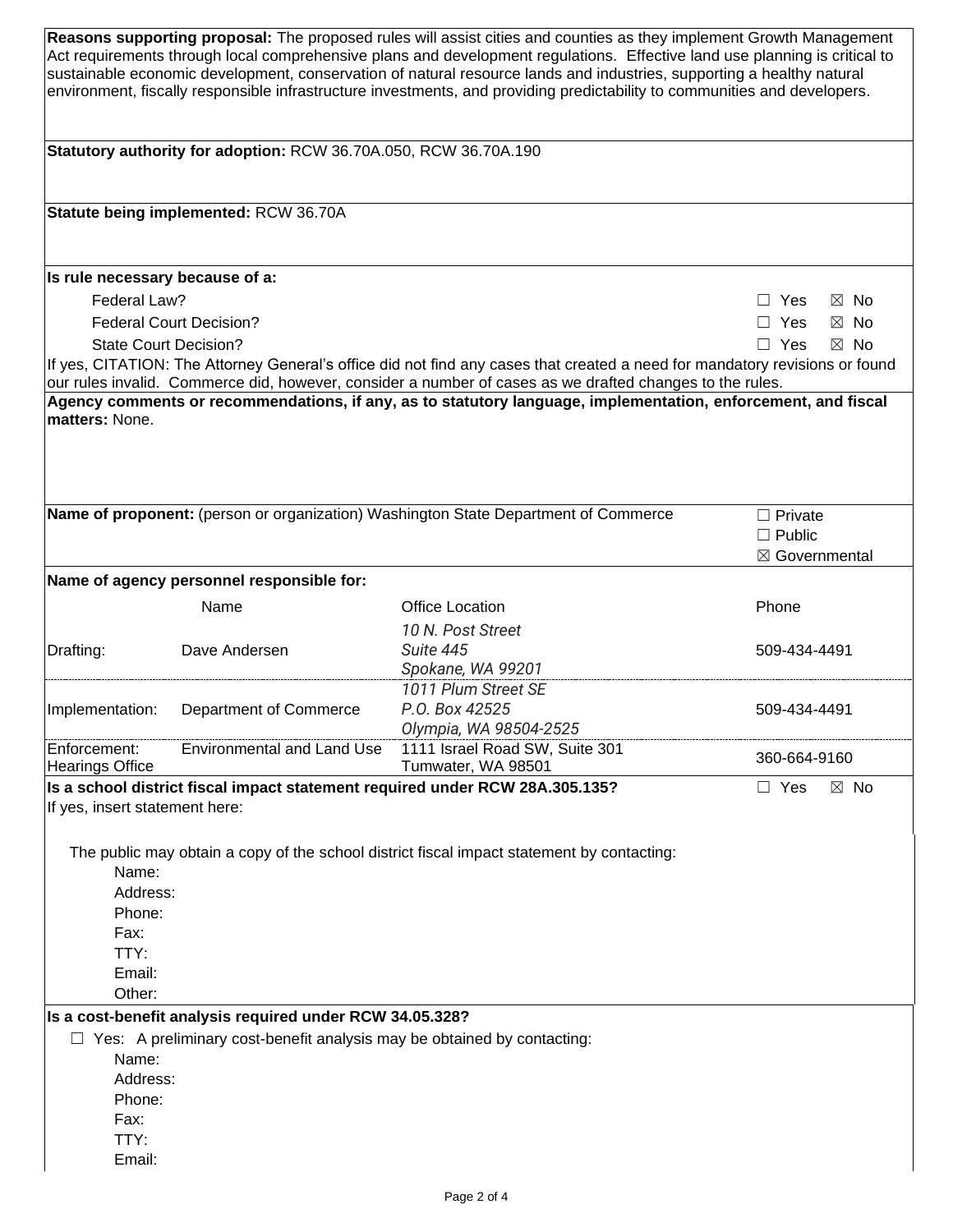Other:

 $\boxtimes$  No: Please explain: Commerce is not explicitly listed in subsection 5(b)(i) and does not intend to make this section voluntarily applicable to this rule update per subsection (ii). One of the primary purposes for the rule amendments is to clarify language, consistent with the provisions of RCW 34.05.328(5)(b)(iv). Therefore, unless subsection (ii) is invoked by the joint administrative rules review committee after filing the CR-102, no cost-benefit analysis is required.

## **Regulatory Fairness Act Cost Considerations for a Small Business Economic Impact Statement:**

This rule proposal, or portions of the proposal, **may be exempt** from requirements of the Regulatory Fairness Act (see chapter 19.85 RCW). Please check the box for any applicable exemption(s):

 $\Box$  This rule proposal, or portions of the proposal, is exempt under RCW 19.85.061 because this rule making is being adopted solely to conform and/or comply with federal statute or regulations. Please cite the specific federal statute or regulation this rule is being adopted to conform or comply with, and describe the consequences to the state if the rule is not adopted.

Citation and description:

 $\Box$  This rule proposal, or portions of the proposal, is exempt because the agency has completed the pilot rule process defined by RCW 34.05.313 before filing the notice of this proposed rule.

 $\Box$  This rule proposal, or portions of the proposal, is exempt under the provisions of RCW 15.65.570(2) because it was adopted by a referendum.

 $\boxtimes$  This rule proposal, or portions of the proposal, is exempt under RCW 19.85.025(3). Check all that apply:

|                                                                                      | $\boxtimes$ | RCW 34.05.310 (4)(b)                     |  | RCW 34.05.310 (4)(e)                                               |  |  |  |
|--------------------------------------------------------------------------------------|-------------|------------------------------------------|--|--------------------------------------------------------------------|--|--|--|
|                                                                                      |             | (Internal government operations)         |  | (Dictated by statute)                                              |  |  |  |
|                                                                                      | ⊠           | RCW 34.05.310 (4)(c)                     |  | RCW 34.05.310 (4)(f)                                               |  |  |  |
|                                                                                      |             | (Incorporation by reference)             |  | (Set or adjust fees)                                               |  |  |  |
|                                                                                      | ⊠           | RCW 34.05.310 (4)(d)                     |  | RCW 34.05.310 (4)(g)                                               |  |  |  |
|                                                                                      |             | (Correct or clarify language)            |  | (i) Relating to agency hearings; or (ii) process                   |  |  |  |
|                                                                                      |             |                                          |  | requirements for applying to an agency for a license<br>or permit) |  |  |  |
| $\Box$ This rule proposal, or portions of the proposal, is exempt under RCW $\Box$ . |             |                                          |  |                                                                    |  |  |  |
|                                                                                      |             | Explanation of exemptions, if necessary: |  |                                                                    |  |  |  |
|                                                                                      |             |                                          |  |                                                                    |  |  |  |
| COMBLETE THIS SESTION ONLY IF NO EVEMBTION ABBLIES                                   |             |                                          |  |                                                                    |  |  |  |

## **COMPLETE THIS SECTION ONLY IF NO EXEMPTION APPLIES**

If the proposed rule is **not exempt**, does it impose more-than-minor costs (as defined by RCW 19.85.020(2)) on businesses?

 $\Box$  No Briefly summarize the agency's analysis showing how costs were calculated.

 $\Box$  Yes Calculations show the rule proposal likely imposes more-than-minor cost to businesses, and a small business economic impact statement is required. Insert statement here:

The public may obtain a copy of the small business economic impact statement or the detailed cost calculations by contacting:

Name: Address: Phone: Fax: TTY:

Email:

Other: